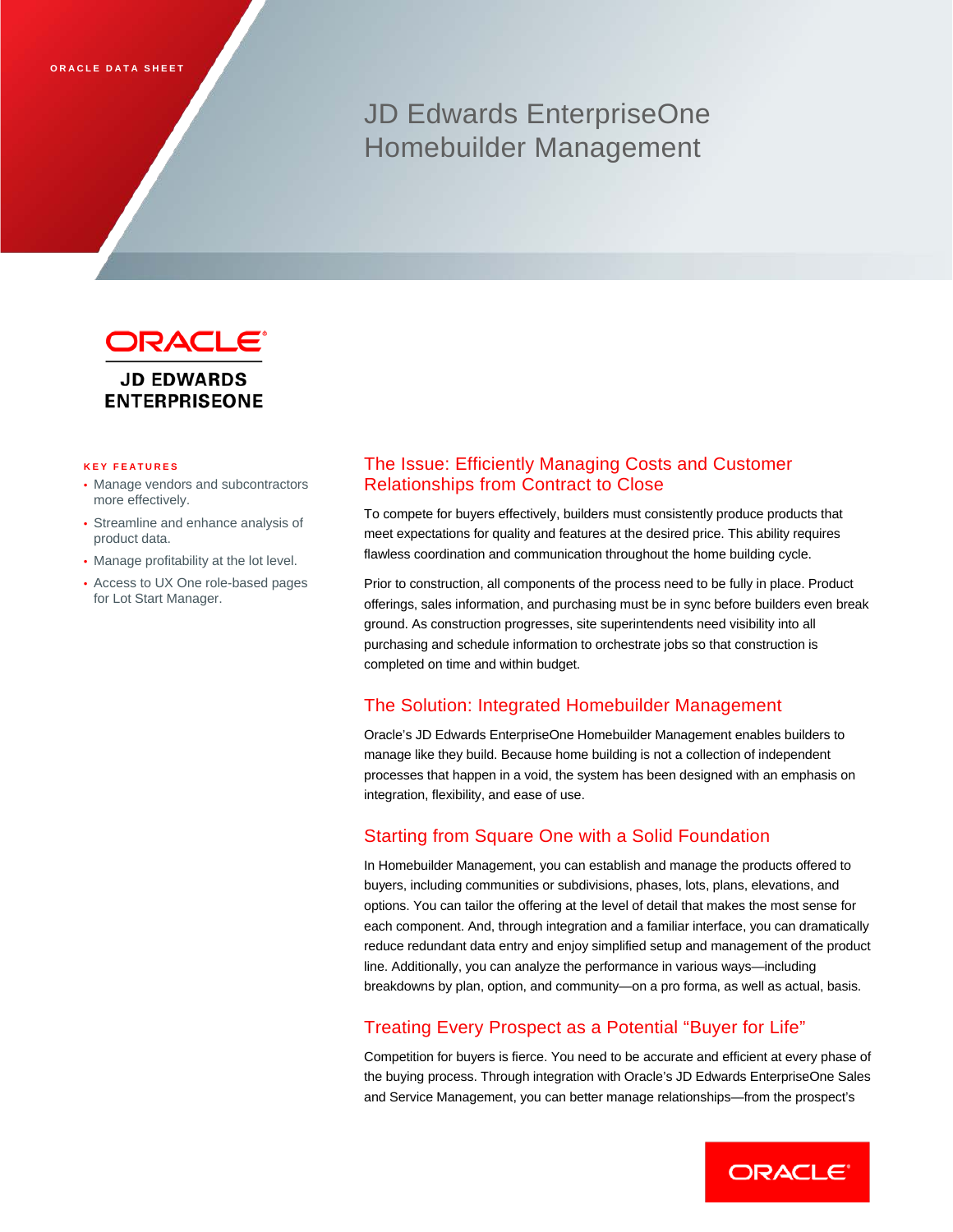first visit to the sales office through post-close handling of warranty issues. Home owners are better prospects for upgrade and "life-change" marketing campaigns when their initial buying experience is positive.

### **FEATURE/FUNCTION HIG HLIGHTS**

- Automatic commitment generation at lot start
- Actual or pro forma product offering analysis
- Ability to copy products and material items among communities
- Lot status at a glance via workbench
- Support for bids, takeoffs, or a combination of both
- User-defined sales and construction activity rules
- Wildcarding for best-fit product and item selection
- Profitability analysis by community, plan, and option
- Automatic commitment generation based on lot, plan, elevation, swing, and option preferences

The information flow begins when a prospect's profile is entered in the sales office. As the cycle progresses, all contract and buyer preferences are entered into the system once. Construction, purchasing, schedule, and warranty systems are automatically populated with the right information. And, as buyers modify their selections—whether they are options, cancellations, or transfers—user-defined sales and construction activity rules help control what can be done, and when.

## Managing Procurement Effectively in a Changing Environment

Vendor selection, material prices, and subcontractor costs can vary widely with geography and market conditions. Whether you employ bids, takeoffs, or a combination of both, Homebuilder Management enables you to control costs at the lot level and better manage supplier relationships. As you identify lot starts, commitments are automatically generated, based on lot, plan, elevation, swing, and option preferences. You control how far forward to generate these commitments—for prestart activities, all the way through close, or anything in between. As work progresses, you can review individual transactions, which enables site superintendents and administrative staff to focus on dealing with exceptions rather than tediously vouchering agreed-on costs for which the supplier has already been determined.

## Seeing the Whole Picture or Drilling Down to Details

The easy-to-use lot workbench provides a broad overview of all activities. From this window into the community, you can access information throughout the integrated system.

You can analyze purchasing volumes across multiple communities or drill down to an individual commitment associated with a custom option purchased for a single lot. Information is available at any level of detail and in a view that can be tailored to individual preference.

# Benefiting from a Comprehensive, Real-World Home Building System

Software is effective only if it can support the realities of your business. Accordingly, many of JD Edwards' home builder clients were actively involved in the design of Homebuilder Management. The finding was that builders require rich, deep, home builder- specific functionality with the flexibility to mirror their distinctive business processes.

According to JD Edwards' clients, for most home builders the ultimate goal is for their information systems to help maintain their unique competitive edge. That advantage may be brand, purchasing, or construction efficiencies. That is why Homebuilder Management is tightly linked to other critical applications, such as Oracle's JD Edwards EnterpriseOne Sales (Customer Relationship Management), Service Management (Warranty), Project Costing, and Procurement and Subcontract Management. The result is one of the most flexible and complete solutions for reinforcing your unique position in the marketplace.